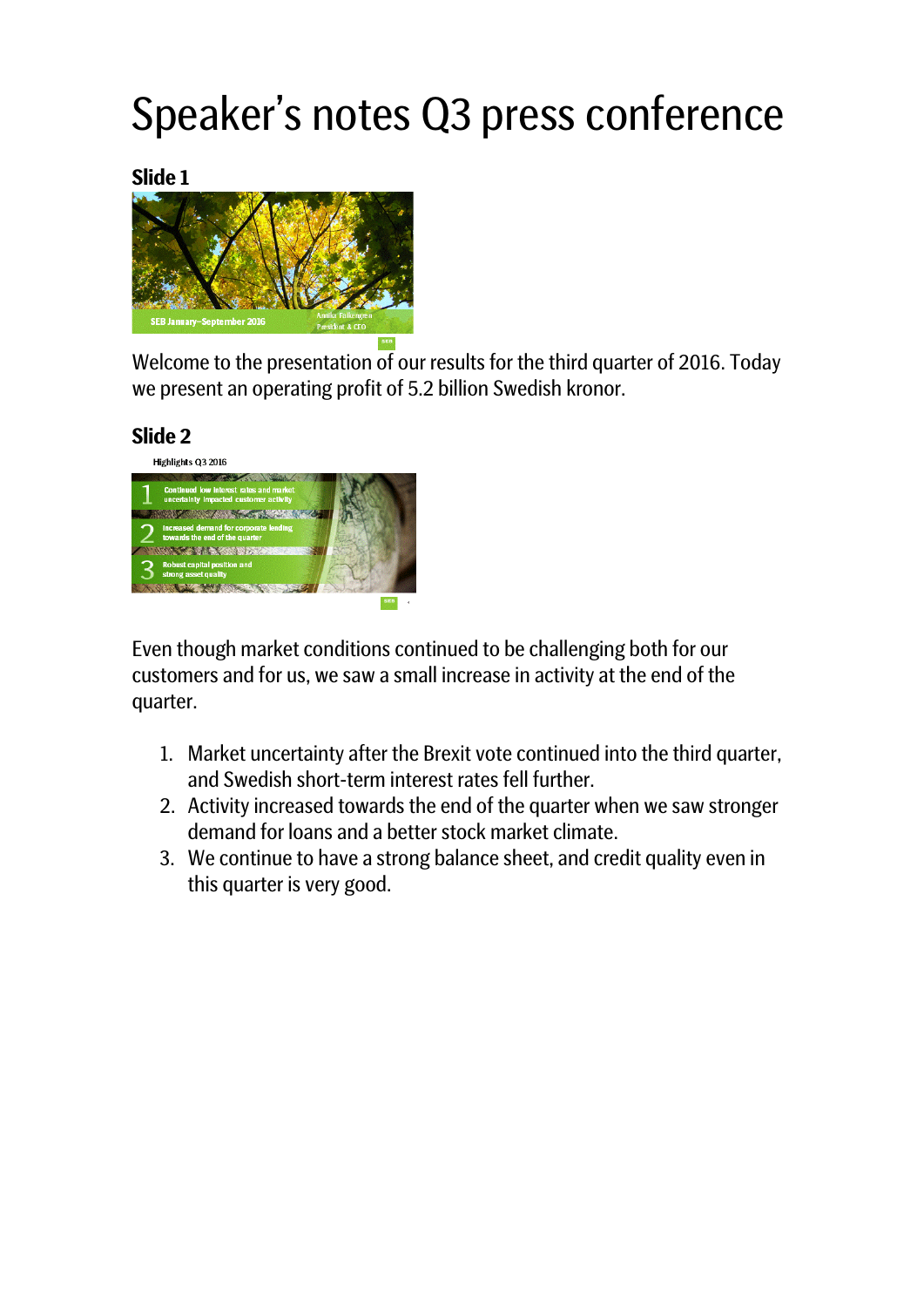#### **Slide 3**

Financial summary .<br>The Said of the Said of SK-OSM in 2015, SF Rife.<br>Note of the National State of SK-SChu in 2016.

In this quarter, we had no one-off effects. To make it easier to follow our underlying results, I would like to briefly address the non-recurring effects that we have had in recent quarters.

In the second quarter of this year, we realised the **Baltic** part of Visa, 520 million, in Other income.

In the first quarter of this year, we had the write-down of goodwill after our reorganisation on the basis of customer segments and restructuring effects totalling 5.9 billion.

During the second quarter of 2015, we had the negative effect from being denied the right to deduct withholding tax of 900 million in Switzerland.

For simplicity, I will now continue presenting the results of the underlying operational result, i.e. excluding these one-off items.

In a challenging business environment, revenues declined by 9 percent compared to the first nine months of 2015. Operating expenses dropped by 1 percent and operating profit fell 9 percent compared to last year to 14.7 billion kronor.

Return on equity came to 11.2 percent and our Common Equity Tier I capital ratio was 18.6 percent (17.8 percent a year ago)*.*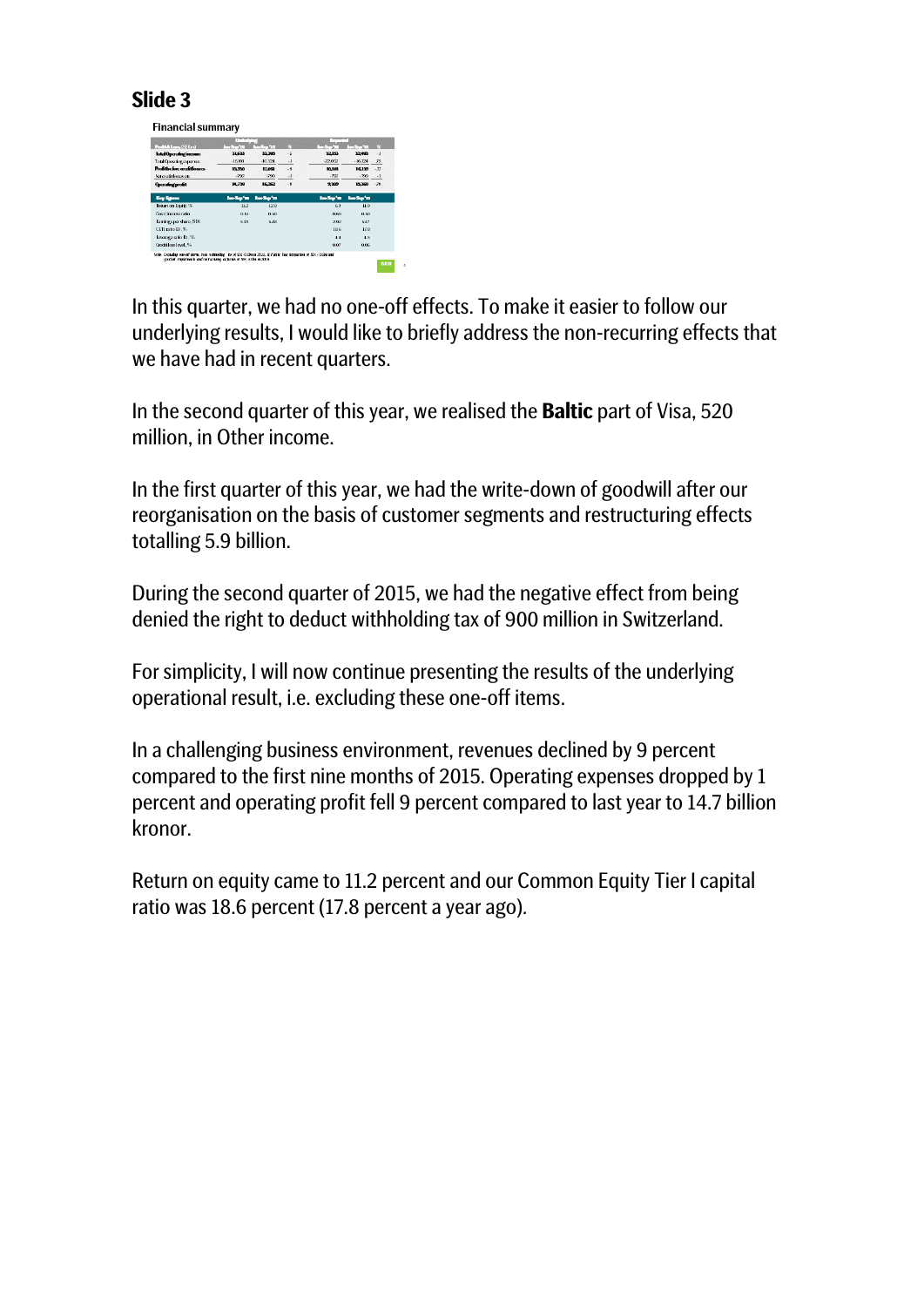### **Slide 4**



If we look at the third quarter alone, revenues increased by 2 percent versus the second quarter of this year, costs were unchanged and operating profit increased by 4 percent. Return on equity was 12.3 percent for the quarter alone. In other words, a good summer quarter.

I will now briefly comment on the different lines items...



**Net interest income** decreased 2 percent compared with the first nine months of last year but was unchanged from the second quarter of this year.

Even customer-driven net interest income was unchanged from the previous quarter. Currency-adjusted lending volume increased in all our customer segments by a total of 28 billion in the third quarter, despite large corporate investment-driven loan demand remaining low. In addition, we had support from slightly better lending margins.

The positive effects within lending were offset by the negative repo rate and that STIBOR dropped further in the quarter (down 8bps in Q3), which puts pressure on deposit margins and Treasury's net interest income. Non-customer driven net interest income weakened slightly further quarter-on-quarter (-394m vs. -375m).

#### **Slide 5**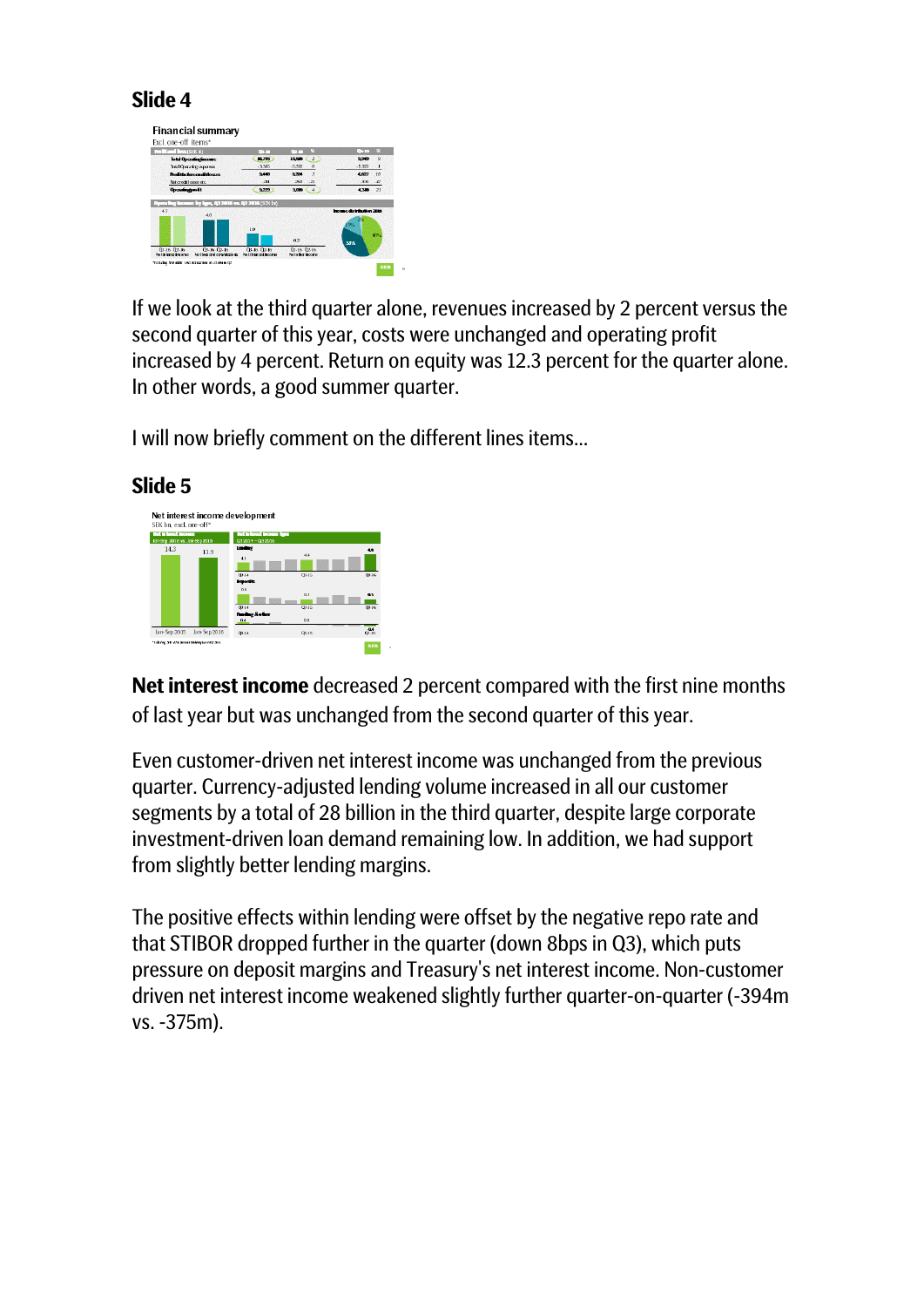### **Slide 6**



**Net fee and commission income** fell by 14 percent for the first nine months and 1 percent against the previous quarter.

The reason is primarily that both stock prices and business activity are lower this year compared to the first nine months of 2015. In addition, our revenue from so-called stock lending operations has declined, as we have adapted to the new liquidity and capital regulations.

The positive stock market climate in the third quarter increased managed asset volumes in the quarter. Commissions from payments and cards also increased compared with the second quarter.

## **Slide 7**



**The underlying net result of financial transactions** increased by 6 percent compared with the first nine months of last year. The increase would have been greater when adjusted for market valuations that we had working against us this year. In the first nine months of last year, we had positive market valuation effects of 482 million kronor, and the corresponding period this year was negative by 442 million. The difference is just over 900 million. Compared with the previous quarter, the effects were more than 100 million better, even if they remained negative in the quarter.

The result rose 11 percent against the second quarter of 2016. The quarter was characterised by higher activity in the aftermath of Brexit, which meant that customers were active on the fixed-income and foreign-exchange side.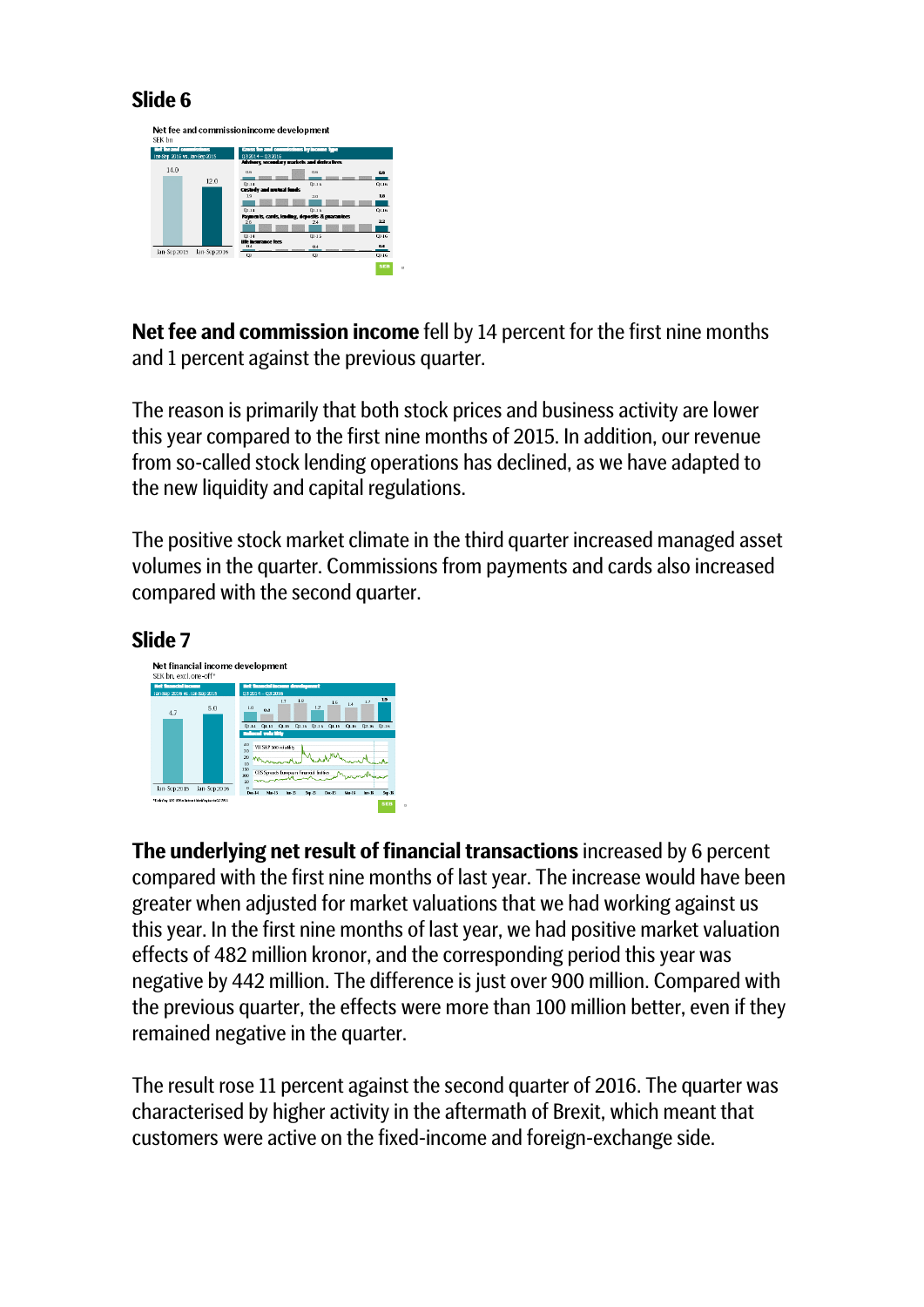As we said in the last two quarters, our strong net financial income is proof that our customer-driven business model shows good results in shaky markets, even when those shaky markets often lead to lower corporate activity (investment and M&A) which affects commissions negatively.

This is a clear example of the importance of our well-diversified business mix.



The first nine months of our new three-year plan has been challenging, as market conditions have changed. We are closely following international developments and how our customers are acting.

We have for many years worked to reduce underlying costs. And we do this while also investing around 2 billion per year in pure IT development. And as I said earlier, this has been held under our cost ceiling. I will show some examples of this a little later on.

## **Slide 9**



I will now briefly comment on the divisions.

If we look at **Large Corporate & Financial Institutions**, the result is down by 18 percent excluding one-off effects compared with the first nine months of last year. A major reason for this is the negative market valuations I mentioned earlier.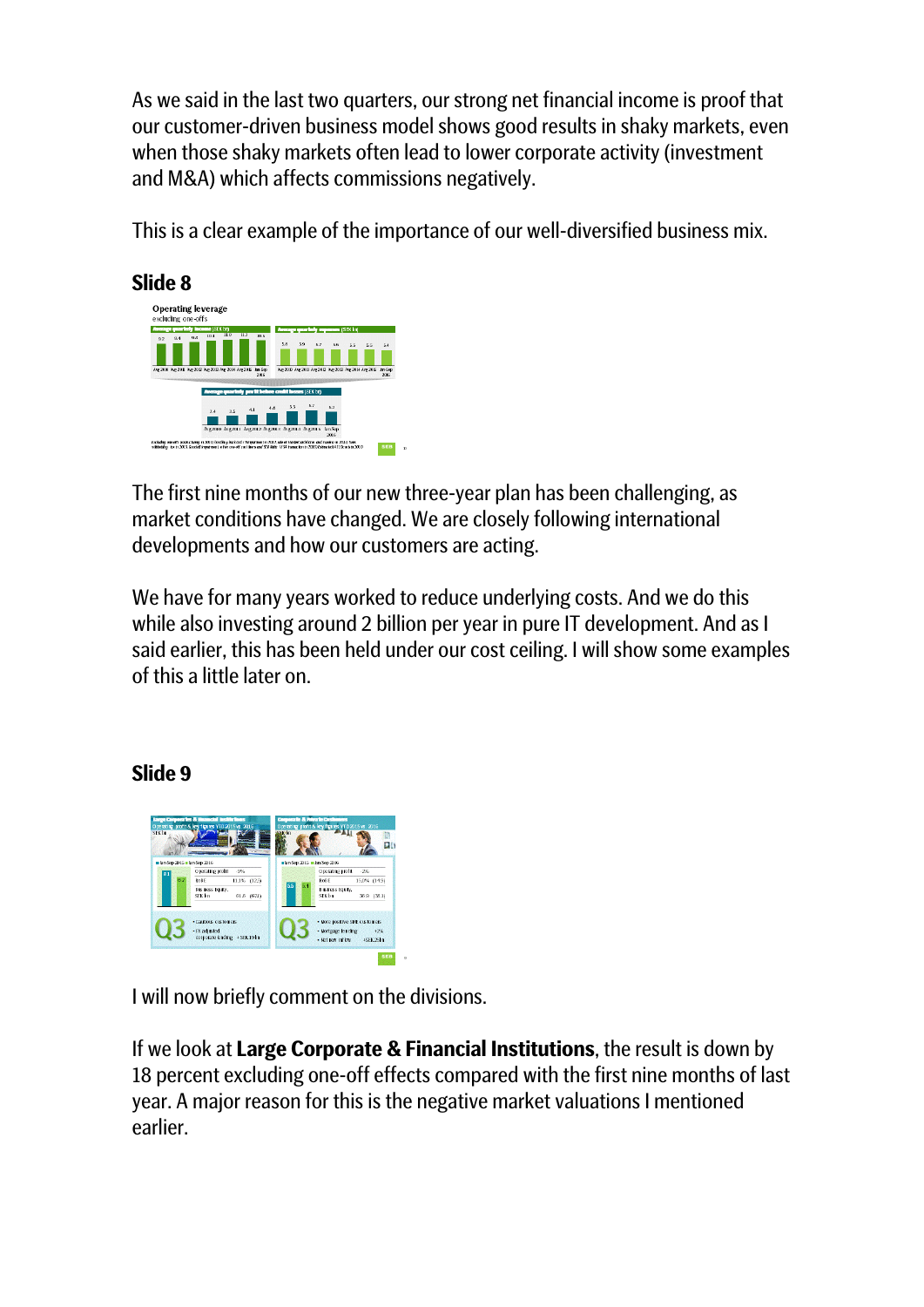Customer demand for risk management services has been strong in all asset classes. The number of business transactions has been few, and credit demand has been held back by uncertainty. However, we now see an increase in lending demand in the third quarter, driven by a number of major transactions. Currency-adjusted lending increased by 19 billion in the quarter.

Apart from the higher activity after Brexit, activities within financial institutions have been rather low.

The result for the third quarter amounted to 2.1 billion kronor, which was 9 percent lower than the second quarter of this year. Credit quality remains very good.

The division **Corporate & Private Customers** in Sweden is adversely affected by the negative interest rates as well as the new regulation on interchange fees on the credit card side. Operating profit drops by 2 percent versus the first nine months of last year but is up 1 percent from the previous quarter. Even here, credit quality is good.

On the corporate side, we continue to see that both the number of customers and loan volumes increase. I will come back to this in a moment.

Since last summer, we have grown more slowly in mortgages. Currently, we are growing by a bit more than 2 percent annually versus 8 percent for the market as a whole.

Looking at the savings area, we see that customers selected more strategy and equity funds again. In Private Banking, we continue to attract net new inflows of capital, 25 billion so far this year.

**Slide 10**



**Baltics** show a better result versus last year, increasing by 11 percent, and we are seeing a continued increase in customer activity and loan demand – now in all three countries and for both businesses and individuals. Baltic companies have been able to mitigate the impact of Russian sanctions. Credit quality remained strong.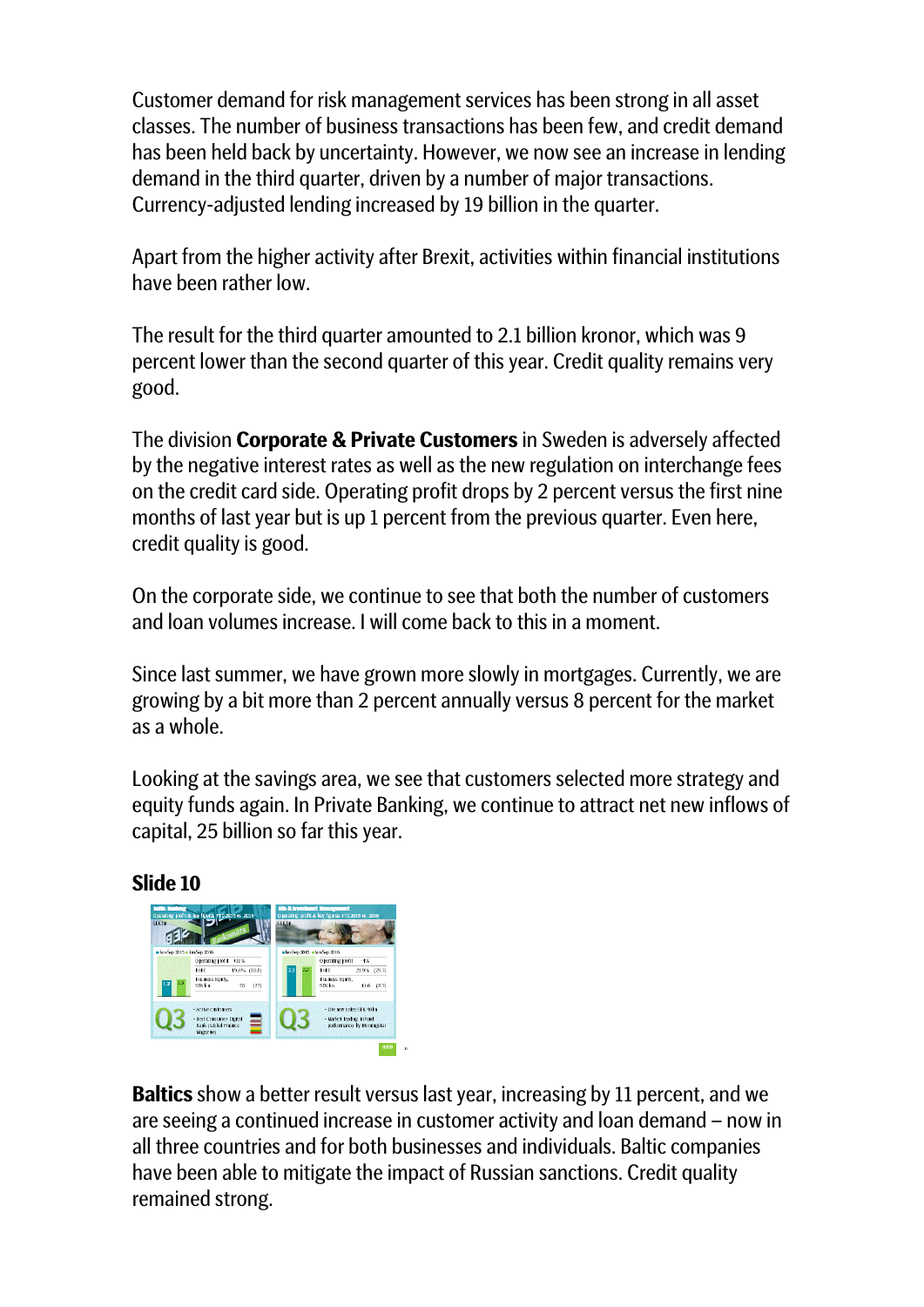**Life & Investment Management** reports slightly lower earnings, down 4 percent against the first nine months of 2015. Here, the stock market downturn during the year hits asset values, and both base commissions and performancebased revenues decreased (*amounting to only 21 million kronor in the quarter, or 63m vs. 568m Jan- Sept*). Stockholm's stock exchange turned upwards again during this quarter, which helped the assets under management.

During the quarter, we won a couple of major institutional **mandates**. Our fund rating from Morningstar has continued to improve, and we maintain our leading position among the major players.

Life business performance increases. We are the only bank with a complete savings offering, which is appreciated by customers. For us, it was a therefore significant to now even be a selectable option within traditional insurance in the SAF/LO agreement on the occupational pension side. In total, weighted new sales in Life amounted to 40 billion in 2016 - here we are building future value.

#### **Slide 11**



When we presented the new business plan, two important elements were "Growth" and "Transformation".

We are clear about our ambitions in Sweden. We want to grow here. We continue to strengthen our position as *the* corporate bank in Sweden. The Large Corporates side retains its leading position and our market share in the small and medium-sized enterprises now amounts to 15 percent, or an increase of 0.4 percentage points during 2016. We also see that lending among small and medium-sized enterprises is now taking off. We have increased corporate lending by 11 percent during the year and for properties by 10 percent, while the market has grown around 4 percent in both these segments. In other words we are active and funding major infrastructure investments in Sweden, just as we said we would.

The Savings area is another important growth area. If we look at the entire insurance market, we continue to improve our position. We are now the fourth largest in Sweden with our total market share of over 9 percent, up around 1.5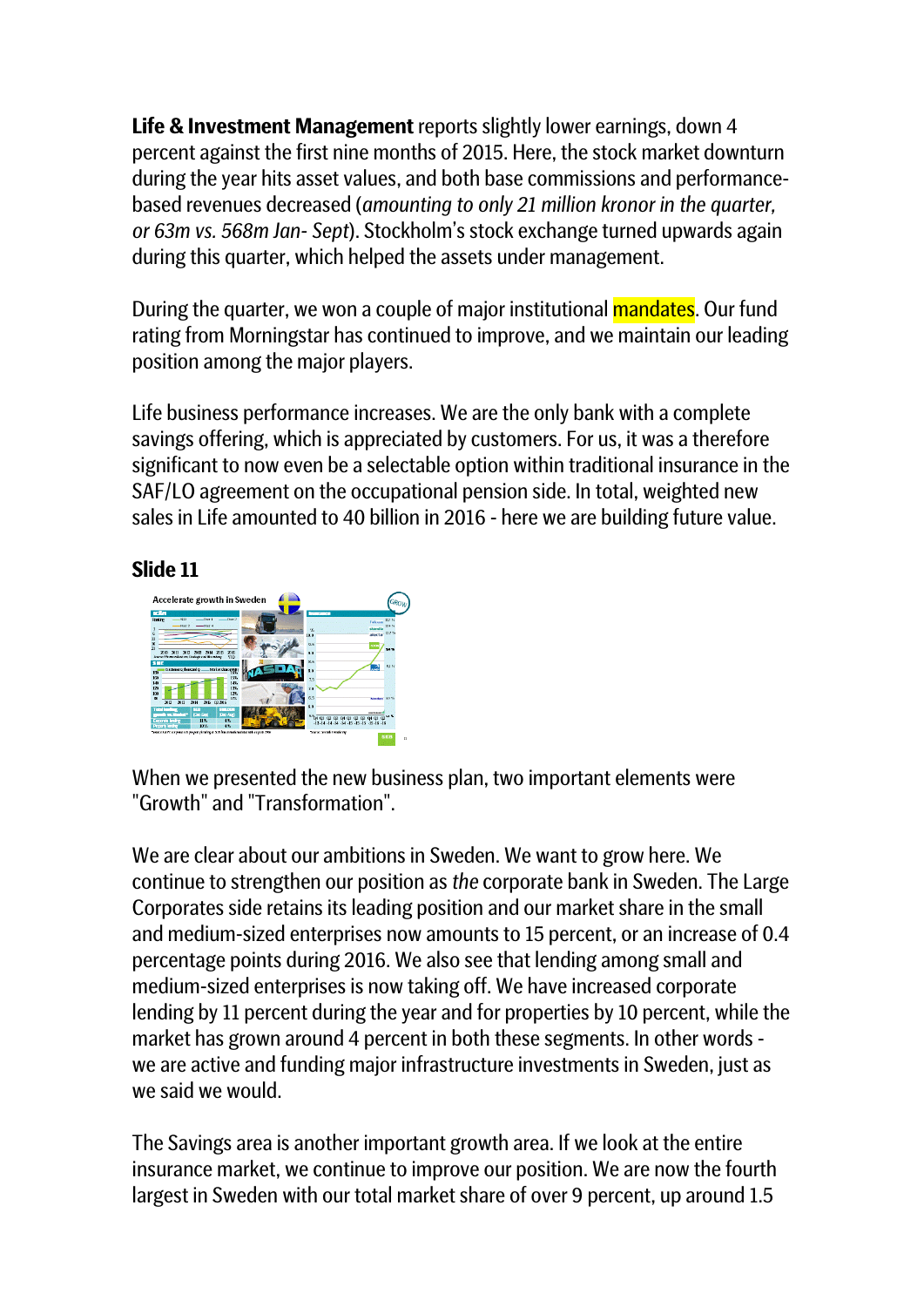percentage points in one year. We are the only bank in the top layer in that we also offer traditional insurance. The pension market, or the need for long-term savings, is important not least in light of demographic trends in society.





If we look then at another growth area - growth outside of Sweden - we are growing in all other Nordic countries. We have participated in a number of major transactions. You can see some of these in the slide.

We also continue to grow in the Baltic countries. We attract more and more deposits in the Baltics – an increase of 11 percent in local currencies in one year. We have strong and controlled loan growth in both mortgages and other lending of 9 and 7 percent, respectively, in all three countries, albeit slightly lower in Latvia.



In addition to growth, the new business plan focuses on transformation for three main components: customer experience and service, skills development, as well as digitisation and automation, even for our internal processes.

This year, we have completed a number of major IT investments worth about 2.5 billion kronor over the past four years to further lift our customer delivery. As I have said earlier, we try to go away from making very large IT projects which create complexity, and instead work agile and make smaller launches more frequently and faster. This will now be able to accelerate further when these large projects are finally implemented.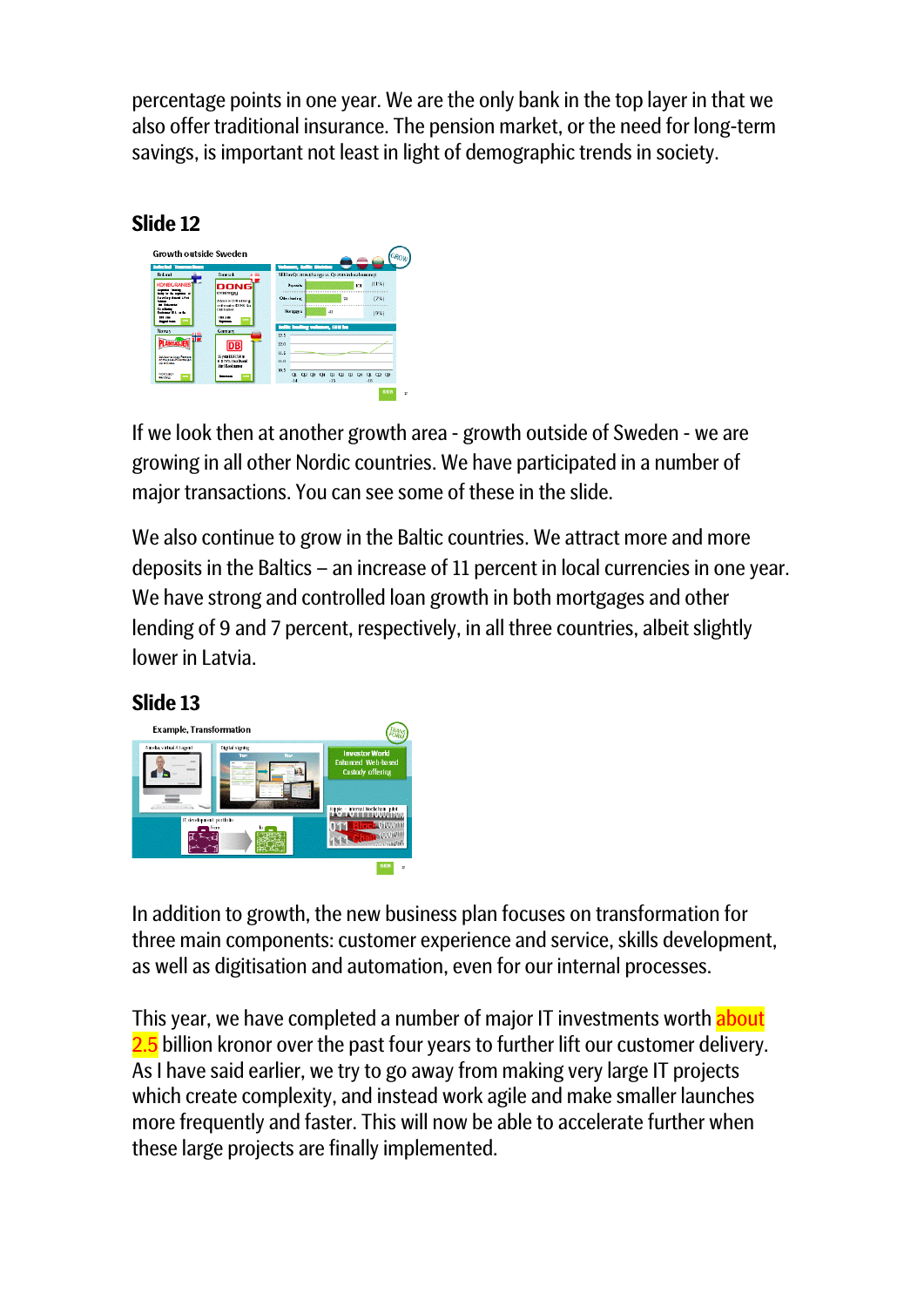This applies, for example, to an entirely new custody platform, Investor World, in collaboration with BBH. I have previously likened this to whether we should be the rails or the train. Here, we will be the trains, i.e. we purchase BBH's leading technical platform but SEB provides the interface to the customer. In this way, we can offer world-leading functionality – an investment that no Nordic bank could recoup on its own.

Other examples are a completely new fund management system, a brand new FX risk management system, and a brand new Private Banking platform in Norway. We also have several examples of this transformation within pension and insurance. Previously, we have launched digital information gathering, a current-status analysis with "Trygghetsplaneren" (a financial security planner), and web-based advisory services with screen-sharing. Also coming soon is digital signatures, which means that we will be first to market with a fully digitised advisory process on the pension side.

We also tested blockchain technology on internal transfers via a service called Ripple, and just the other week we launched our first employee, Amelia, that is based on Artificial Intelligence.

Digitisation is really starting to take shape, and it opens up new ways to enhance the customer experience.

#### **Slide 14**

| Non-performing loans<br>NPL coverage ratio<br><b>Not credit loss lead</b><br><b>Customer deposits</b> | 2002<br>28 film<br>65%<br>n optis<br>750km | 2015<br>action<br><b>GZ%</b><br>0.06%<br><b>asitri</b> | <b>I</b> Inn-Sep 2016<br><b>Zalim</b><br><b>CETA</b><br>$0.07\%$ |
|-------------------------------------------------------------------------------------------------------|--------------------------------------------|--------------------------------------------------------|------------------------------------------------------------------|
|                                                                                                       |                                            |                                                        |                                                                  |
|                                                                                                       |                                            |                                                        |                                                                  |
|                                                                                                       |                                            |                                                        |                                                                  |
|                                                                                                       |                                            |                                                        |                                                                  |
|                                                                                                       |                                            |                                                        | 1,035m                                                           |
| Liquid ty resources                                                                                   | MCE                                        | $-25\%$                                                | $-25%$                                                           |
| Liquid ty coverage ratio                                                                              | NA                                         | 120%                                                   | <b>POL</b>                                                       |
| CET1 ratio Basel 31                                                                                   | 11.7%<br><b>Bed 22</b>                     | 1.8.8%                                                 | 18.0%                                                            |
| Istal capital ratio (Basel 3)                                                                         | 14.7%<br><b>Best 22</b>                    | $23.8\%$                                               | 23.3%                                                            |
| Leverage ratio (Basel 3)                                                                              | <b>NA</b>                                  | $4.9\%$                                                | 4.4%                                                             |
|                                                                                                       |                                            |                                                        |                                                                  |

If we go over to the balance sheet, it has been further strengthened during the quarter.

Credit quality remains very good and the loan loss ratio is 7 basis points for the first nine months

We still have around a quarter of our balance sheet in cash reserves.

Our Common Equity Tier I capital ratio was 18.6 percent compared with 17.8 percent a year ago and 18.7 percent last quarter. The ratio decreases slightly